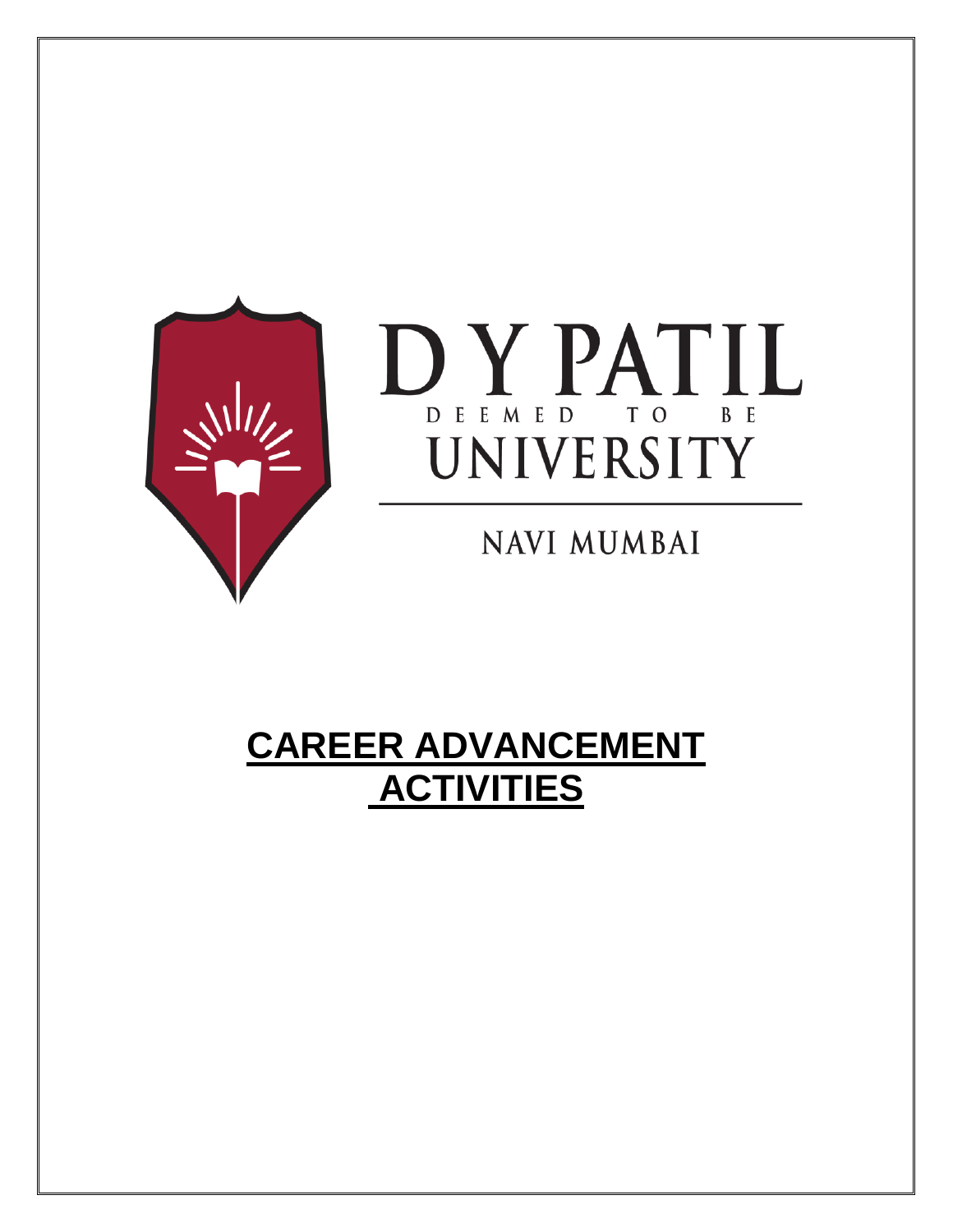

#### **Introduction :**

D. Y. Patil deemed to be university started a unique activity in the name of Career Advancement activities (CAA) to address the students coming to the Universities tete-atete equity of access and career opportunities through availability of appropriate institutional support information. Lingual differences, different discipline and cultural gaps among students also need suitable guidance and support in this age of globalization and competitive world. Availability of relevant and accessible information coupled with professional guidance to utilize the same can result into better career achievements outsides the classrooms and help the students to progress in their occupational path.

Curricular inputs are dominant. Relevant information on courses and combinations are available on the finger tip and counseling is base of our support service. The conventional information system comprises a copy of brochure that contains a listing of courses and combinations, entry rules, fee structure, examination schedule etc. in a routine repetitive manner year after year. But now with the change in scenario not only the academic content and its rules have become oriented towards the market needs but also address social disparities and education wise career opportunities. This is now to be supported with active guidance and information technology that is fast replacing the print media with a system that can quickly retrieve information details which is beneficial to all concerned.

We have enhanced this support to spread available opportunities for the students and prepare them for future challenges. For implementation of the same, Career Advancement activities at D.Y.Patil deemed to be University was formed. All students are presented with a wide variety of opportunities to select a minimum of two career counseling and competitive guidance activities though they can attend more as per the need. The career and counseling support that we offer to our students makes them confident to perform better. Counseling thus addresses both academic and career concerns and opportunities. The inculcation of a positive attitude is a value-added service that our institution provides.

Vocational guidance and campus interviews have become a common practice now. Career Advancement activities is taking care of it through the active liaison with the recruiting agencies and Human Resource personnel of reputed firms. Experts undertake an affordable training program, counseling sessions, pre-placement talks and seminars, career workshops, language and aptitude training to acquaint the students with the high demand market areas and invoke industry-institution linkages.



**REGISTRAR** 

D. Y. PATIL DEEMED TO BE UNIVERSITY NERUL, NAVI MUMBAI - 400706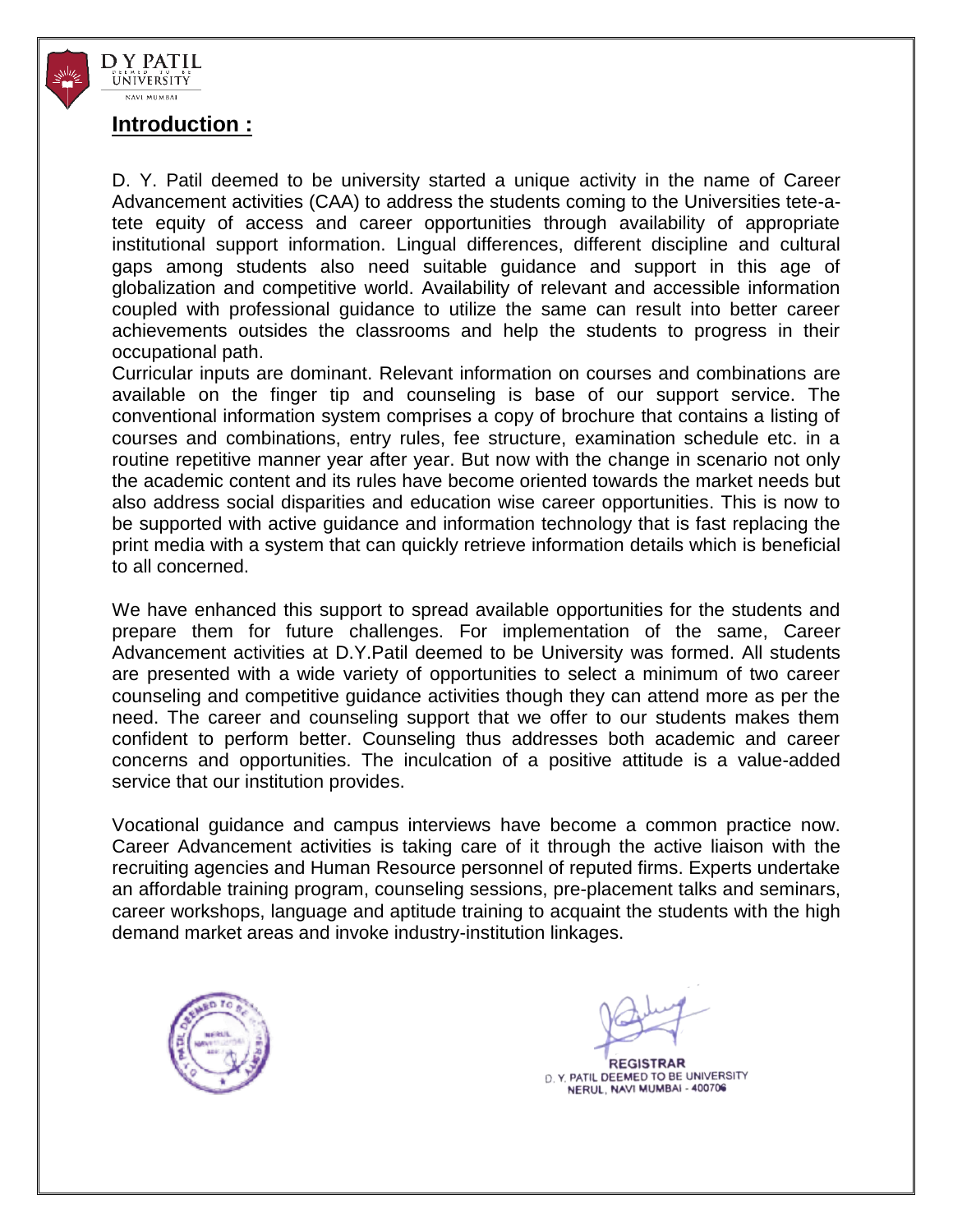

# **Goals and Objectives**

To achieve success in providing regular support and guidance to the students to grab their career goals and to introduce them to the infinite world of opportunities.

Career Advancement activities has an important role to play in a student's future and is an indispensable pillar of the Institute. It continuously strives to help students with relevant and conceptualized professional skills and guiding them towards a bright future and career all around the world with the values of sincerity, hard work and ethics. This is accomplished through building a strong partnership amongst students, alumni, faculty members and recruiters.

# **Purpose Of These Activities:**

- To support the students in the development of soft skills and communication ability to challenge the rigors of competitive tests and on-job-training in add-on or vocational courses.
- To inculcate social values and ability to think independently for carrying out social responsibilities.
- To organize career counseling sessions from Industry and Institutions experts of various organizations.
- To tie up with training agencies for providing training on different entrance exams related to job placement, higher studies etc.
- To be a resource centre of information, guidance and counseling with free accessibility and internet based global connectivity and exchange of information on professional placements.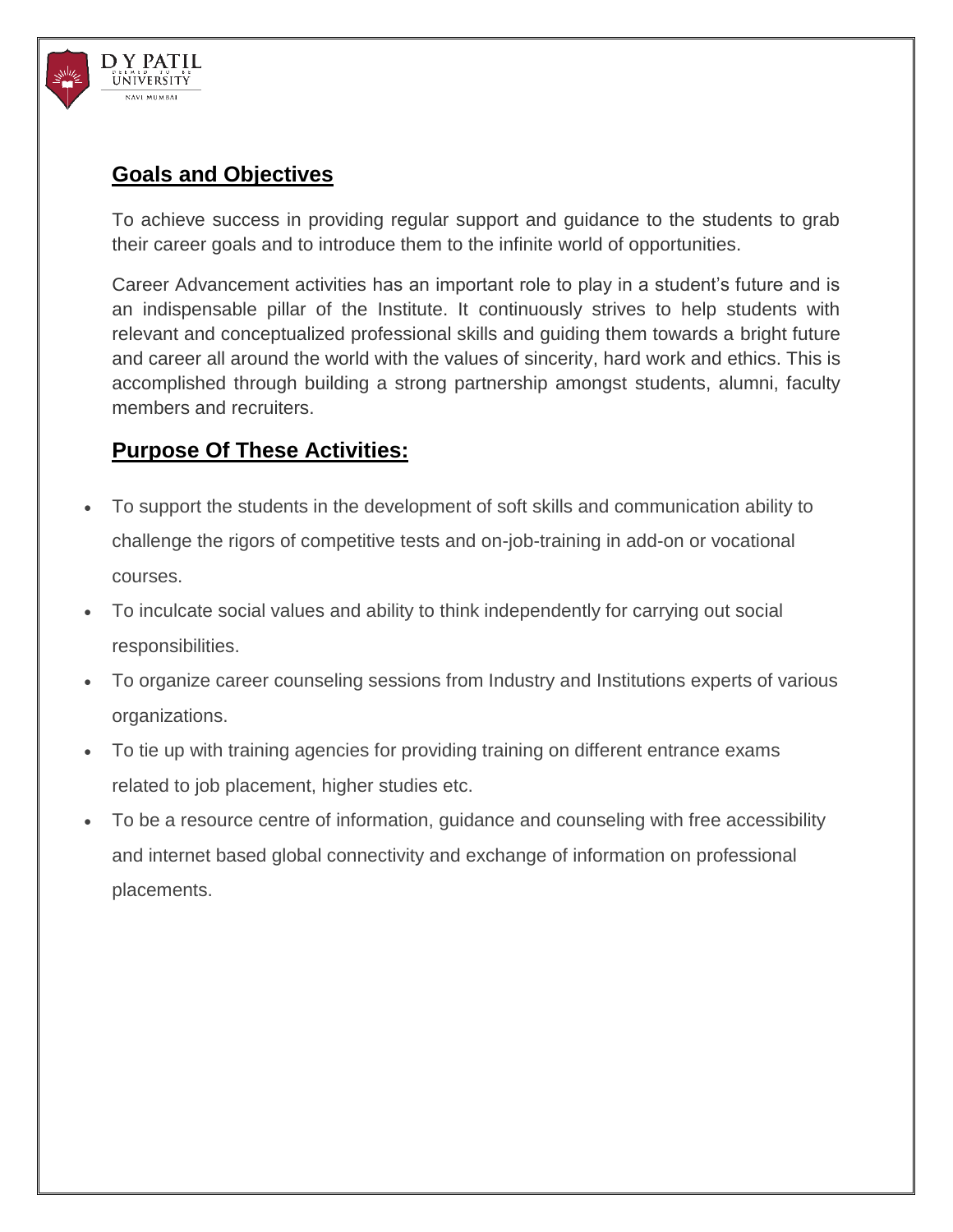

#### **Benefits of these activities**

- These activities motivates students to aspire for higher studies and develop communication abilities to make a stand in competitive tests and on job training
- CAA motivate students to develop technical knowledge, ethical and soft skills in terms of career planning and goal setting
- CAA gathers information about job openings and all relevant recruitment advertisements for circulation to Students.
- CAA identifies the needs and expectations of the companies and to assist them in recruiting most suitable candidates.
- CAA organizes pre-placement training/workshops/seminars for students
- CAA provides resources and activities to facilitate the career planning process.
- CAA aims to place the maximum number of students through campus and off-campus interviews conducted by reputed companies and agencies.

#### **Workshops**

#### **Year wise activity Report**

| Sr.No.         | Name of the<br>Workshop        | <b>Conducted</b><br><b>on</b> | <b>By Alumni Expert</b>  | No. of<br><b>students</b><br>attended |
|----------------|--------------------------------|-------------------------------|--------------------------|---------------------------------------|
| $\mathbf 1$    | Blog chain                     | 07-06-2016                    | Mr. Ravindra Joshi       | 88                                    |
| $\overline{2}$ | Data Science                   | 08-07-2016                    | Mr. Raghav Soni          | 120                                   |
| 3              | Cloud computing                | 11-08-2016                    | Ms. Priti Jamkhedkar     | 96                                    |
| $\overline{4}$ | <b>Interview Facing</b>        | 01-12-2016                    | Mr. Mangesh Mahale       | 155                                   |
| 5              | Preparation for<br><b>GDPI</b> | 04-01-2017                    | Ms. Swati Chitnis        | 149                                   |
| 6              | Grooming<br><b>Etiquettes</b>  | 10-02-2017                    | Ms. Alka Savla           | 134                                   |
| $\overline{7}$ | <b>GATE</b> preparation        | 02-03-2017                    | Ms. Rachna<br>Chaturvedi | 77                                    |
| 8              | <b>TOFEL</b><br>preparation    | 23-03-2017                    | Mr. Amit Nair            | 142                                   |
| 9              | <b>GRE</b> preparation         | 05-04-2017                    | Mr. Kapil Verma          | 62                                    |
| 10             | <b>NET</b> preparation         | 19-04-2017                    | Mr. Amin Hasan           | 102                                   |

#### **Workshops/seminar/webinars arranged (2016-17)**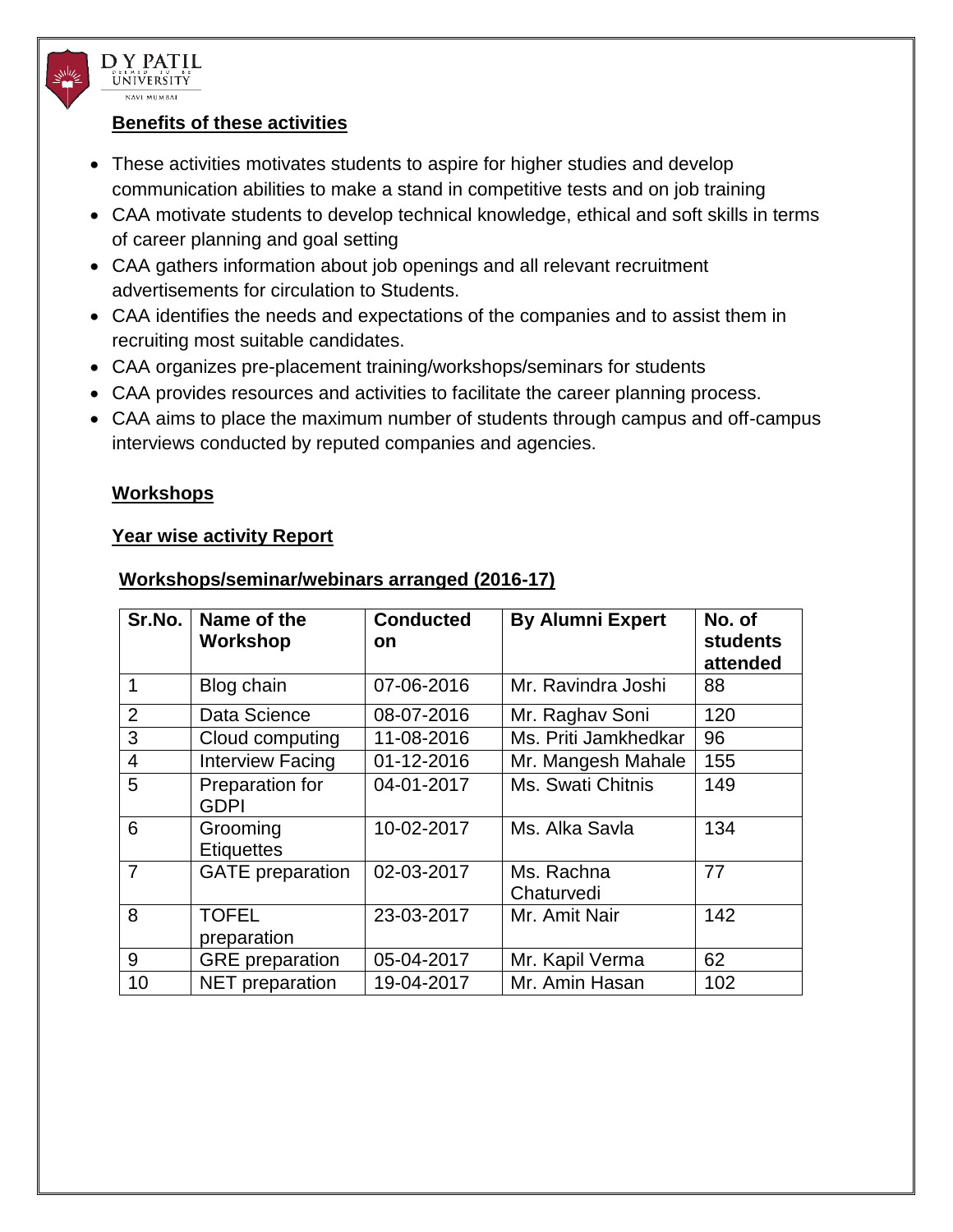

## **Workshops/seminar/webinars arranged (2017-18)**

| Sr.No.         | Name of the<br><b>Workshop</b> | <b>Conducted</b><br><b>on</b> | <b>By Alumni Expert</b>  | No. of<br><b>students</b><br>attended |
|----------------|--------------------------------|-------------------------------|--------------------------|---------------------------------------|
| 1              | Blog chain                     | 09-06-2017                    | Mr. Krishna Raman        | 105                                   |
| $\overline{2}$ | Data Science                   | 18-07-2017                    | Mr. Raghav Soni          | 137                                   |
| 3              | Cloud computing                | 17-08-2017                    | Ms. R. Srivastava        | 118                                   |
| $\overline{4}$ | <b>Interview Facing</b>        | 21-12-2017                    | Mr. Prince Walia         | 172                                   |
| 5              | Preparation for<br><b>GDPI</b> | 03-01-2018                    | Ms. Swati Chitnis        | 126                                   |
| 6              | Grooming<br><b>Etiquettes</b>  | 12-02-2018                    | Ms. Archana<br>Shukla    | 112                                   |
| 7              | <b>GATE</b> preparation        | 22-03-2018                    | Ms. Rachna<br>Chaturvedi | 85                                    |
| 8              | <b>TOFEL</b> preparation       | 28-03-2018                    | Mr. Amit Nair            | 91                                    |
| 9              | <b>GRE</b> preparation         | 05-04-2018                    | Mr. Kapil Verma          | 83                                    |
| 10             | NET preparation                | 09-04-2018                    | Mr. Rahul Iyer           | 111                                   |

## **Workshops/seminar/webinars arranged (2018-19)**

| Sr.No.         | Name of the<br>Workshop        | <b>Conducted</b><br><b>on</b> | <b>By Alumni Expert</b>  | No. of<br><b>students</b><br>attended |
|----------------|--------------------------------|-------------------------------|--------------------------|---------------------------------------|
| 1              | Blog chain                     | 10-06-2018                    | Mr. Ravindra Joshi       | 76                                    |
| $\overline{2}$ | Data Science                   | 12-07-2018                    | Mr. Raghav Soni          | 186                                   |
| 3              | Cloud computing                | 20-08-2018                    | Ms. Maya<br>Choudhary    | 109                                   |
| $\overline{4}$ | <b>Interview Facing</b>        | 15-12-2018                    | Mr. Amol Raut            | 176                                   |
| 5              | Preparation for<br><b>GDPI</b> | 05-01-2019                    | Ms. Swati Chitnis        | 184                                   |
| 6              | Grooming<br><b>Etiquettes</b>  | 27-02-2019                    | Ms. Alka Savla           | 126                                   |
| $\overline{7}$ | <b>GATE</b> preparation        | 02-03-2019                    | Ms. Rachna<br>Chaturvedi | 92                                    |
| 8              | <b>TOFEL</b> preparation       | 21-03-2019                    | Mr. Amit Nair            | 145                                   |
| 9              | <b>GRE</b> preparation         | 01-04-2019                    | Mr. Kapil Verma          | 124                                   |
| 10             | NET preparation                | 11-05-2019                    | Mr. Amit Kamble          | 102                                   |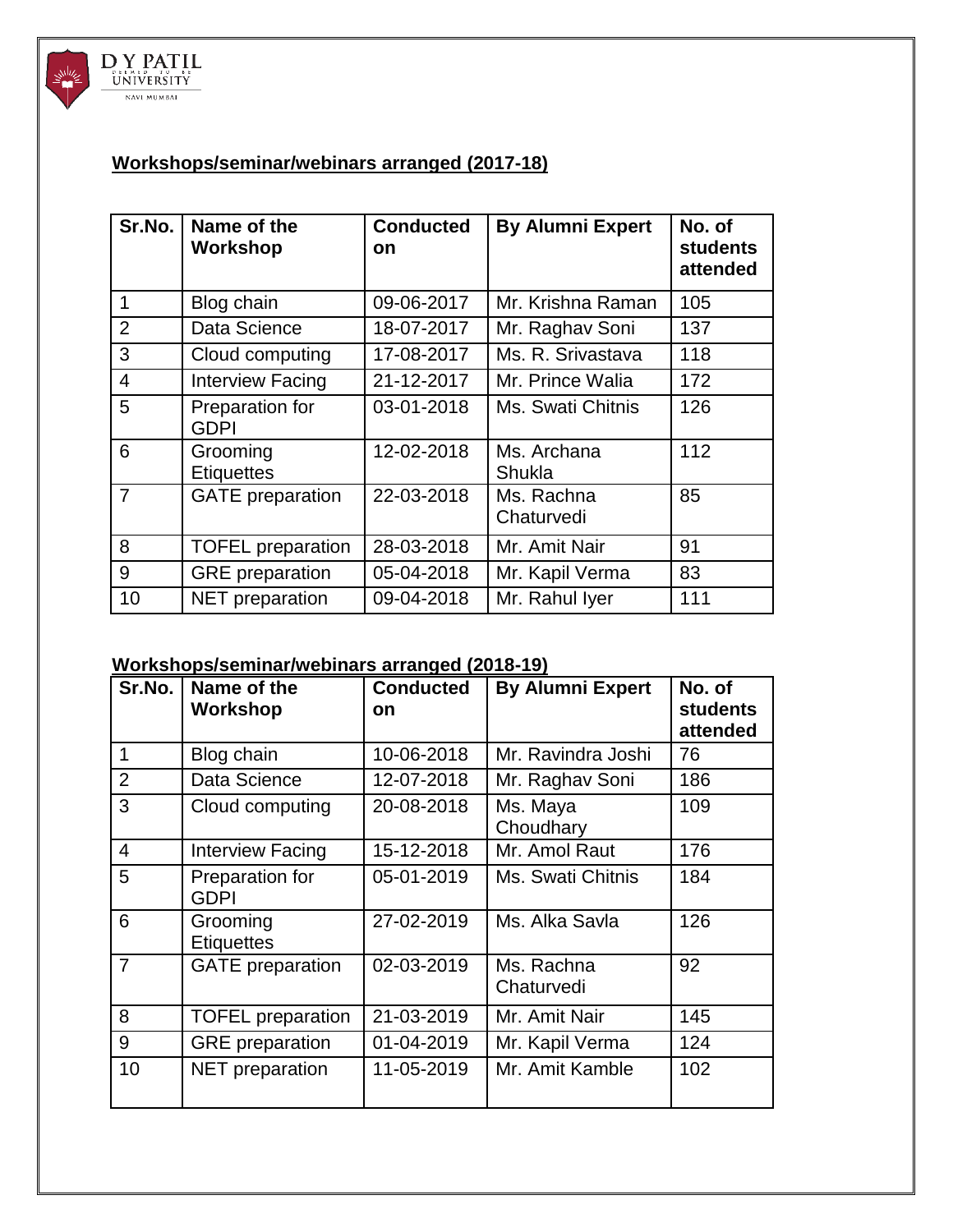

## **Workshops/seminar/webinars arranged (2019-20)**

| Sr.No.         | Name of the<br>Workshop        | <b>Conducted</b><br>on | <b>By Alumni Expert</b>  | No. of<br><b>students</b><br>attended |
|----------------|--------------------------------|------------------------|--------------------------|---------------------------------------|
| 1              | Blog chain                     | 04-06-2019             | Mr. Ravindra Joshi       | 102                                   |
| 2              | Data Science                   | 11-07-2019             | Mr. Raghav Soni          | 171                                   |
| 3              | Cloud computing                | 19-08-2019             | Ms. Maya<br>Choudhary    | 92                                    |
| $\overline{4}$ | <b>Interview Facing</b>        | 21-10-2019             | Mr. Prince Walia         | 188                                   |
| 5              | Preparation for<br><b>GDPI</b> | 03-11-2019             | Ms. Swati Chitnis        | 191                                   |
| 6              | Grooming<br><b>Etiquettes</b>  | 10-12-2019             | Ms. Aarti Murthi         | 135                                   |
| 7              | <b>GATE</b> preparation        | 22-01-2020             | Ms. Rachna<br>Chaturvedi | 95                                    |
| 8              | <b>TOFEL</b> preparation       | 25-02-2020             | Mr. Amit Nair            | 128                                   |
| 9              | <b>GRE</b> preparation         | 05-03-2020             | Mr. Kapil Verma          | 136                                   |
| 10             | NET preparation                | 08-04-2020             | Mr. Amit Kamble          | 119                                   |



REGISTRAR<br>D. Y. PATIL DEEMED TO BE UNIVERSITY<br>NERUL, NAVI MUMBAI - 400706